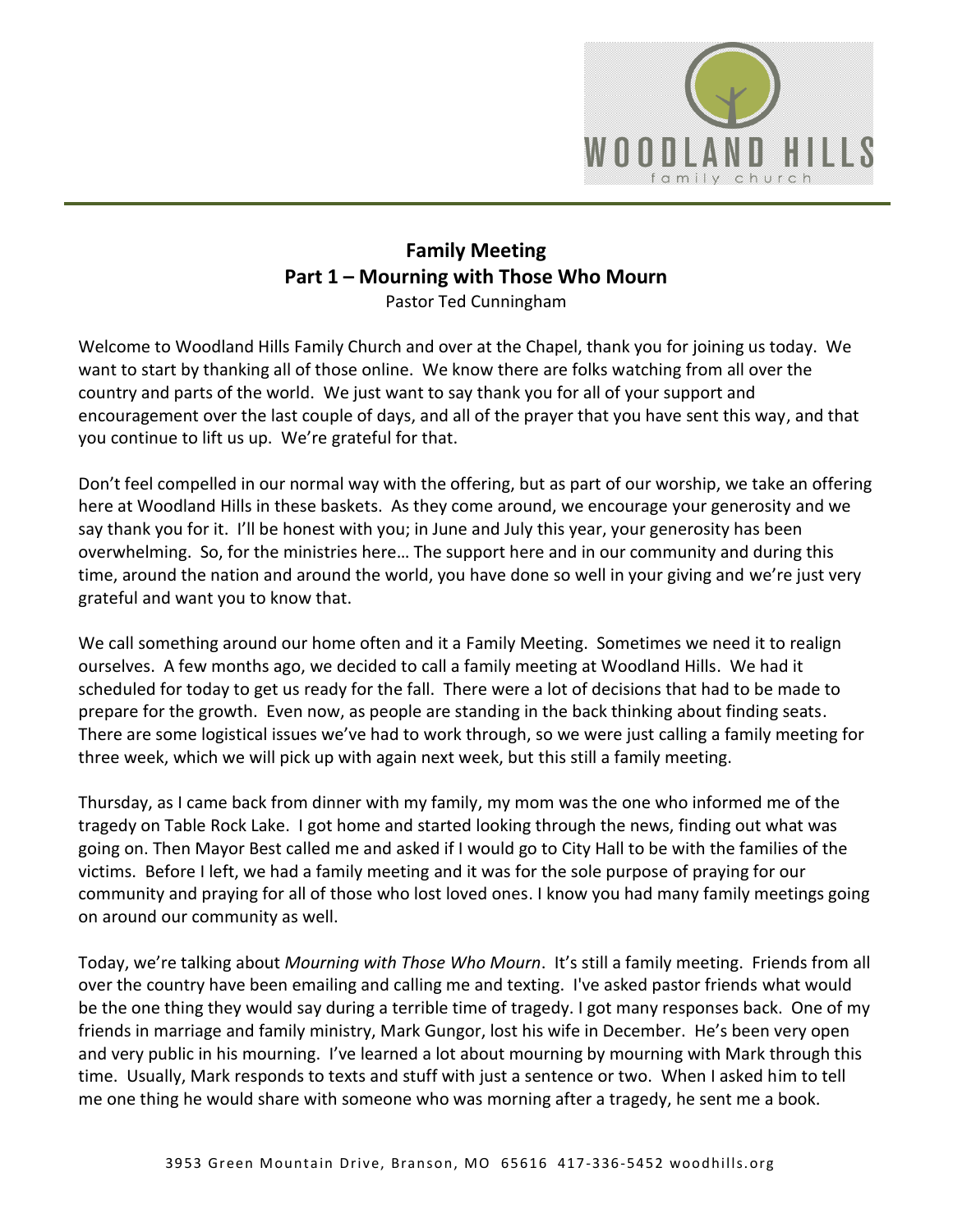I want to start with it because I think he has much wisdom to share with us before we head into the scripture. He said this… It's a long text, and then he just sent me another one. I'd have to read it to see whether or not I agree with him before I share it with you. I love Mark, we just have differences of opinion, theologically. But with this, he's spot on.

"People often complain about the pain they feel in a loss. I always encourage them that it is good to feel the pain; embrace it. It is not that something is wrong; it is a sign that you are healthy. There is a rare genetic disorder that causes an individual to feel no pain. It sounds good, but it's actually a terrible thing. They never know when something is too hot or too cold. If they break an arm, they don't know it. This leads to terrible consequences. The reason why loss hurts so much is because it's supposed to hurt. The good news is that we heal, and all God's people said… Amen."

Today, as we talk about *Mourning with Those Who Mourn*, I'm going to start with this. If you follow me on social media, I know I've heard from some of you, "Hey, we don't need anymore sunset pictures on Table Rock from you, Ted." You think I post too many, but it's the only thing people don't get mad at me about when I post. Sunsets on Table Rock Lake are healing for me. I love being on Table Rock. Our favorite thing to do as a family is to get on the boat at Long Creek Marina and take our time getting up to the Chateau, playing on the tubes and everything. Then, when the sun is setting, we pull the tubes in. You can't be on the water anyway. Then we turn the navigational lights on and take our time getting back to Long Creek with the sun setting on the starboard side.

Last week, we actually had the opportunity to do this three nights in a row. Some of you are like, "Do you work?" It's at night, okay? I'm doing this at night. I have night time activities like you have night time activities. I could stand up here and show you picture after picture. This is my son on the tube with our dog, looking at yet another sunset. We love it. I love Table Rock Lake. Table Rock Lake is the main reason why I'm still here and that's true for a lot of you. You're like, "It's not the church?" No, it's not the church. I love all of you, but it's the lake that I retreat to. Jesus retreated to lakes. Does anybody know what I'm talking about? It's very biblical and Christlike to go be on a boat on Table Rock Lake.

I absolutely love the lake, and I don't know about you, but I love this town. I love living here. I have a deep sense of ownership over Branson. Does anybody else have that? My favorite thing to do is be a tour guide for family and friends who are coming to Branson for the first time. It's almost comical because I act like I did all of this. Silver Dollar City, "Yeah we…" I use the term "we" when I'm talking about it.

I take people up to Top of the Rock and show them Top of the Rock and they are wowed. I talk about it in a way that they ask me, "Do you work here?" I say, "No, but when we built this…" And, "I know the sink hole happened and that was terrible but look what we've done." I'm even taking credit for things God did. I love this town and I love the sunsets.

Then, Thursday night, about an hour before sunset, tragedy hit our lake. Yeah, and we all just rest in that for a little bit. If you have your Bibles, I want to take you to Ecclesiastes 1 and 7 as our main text.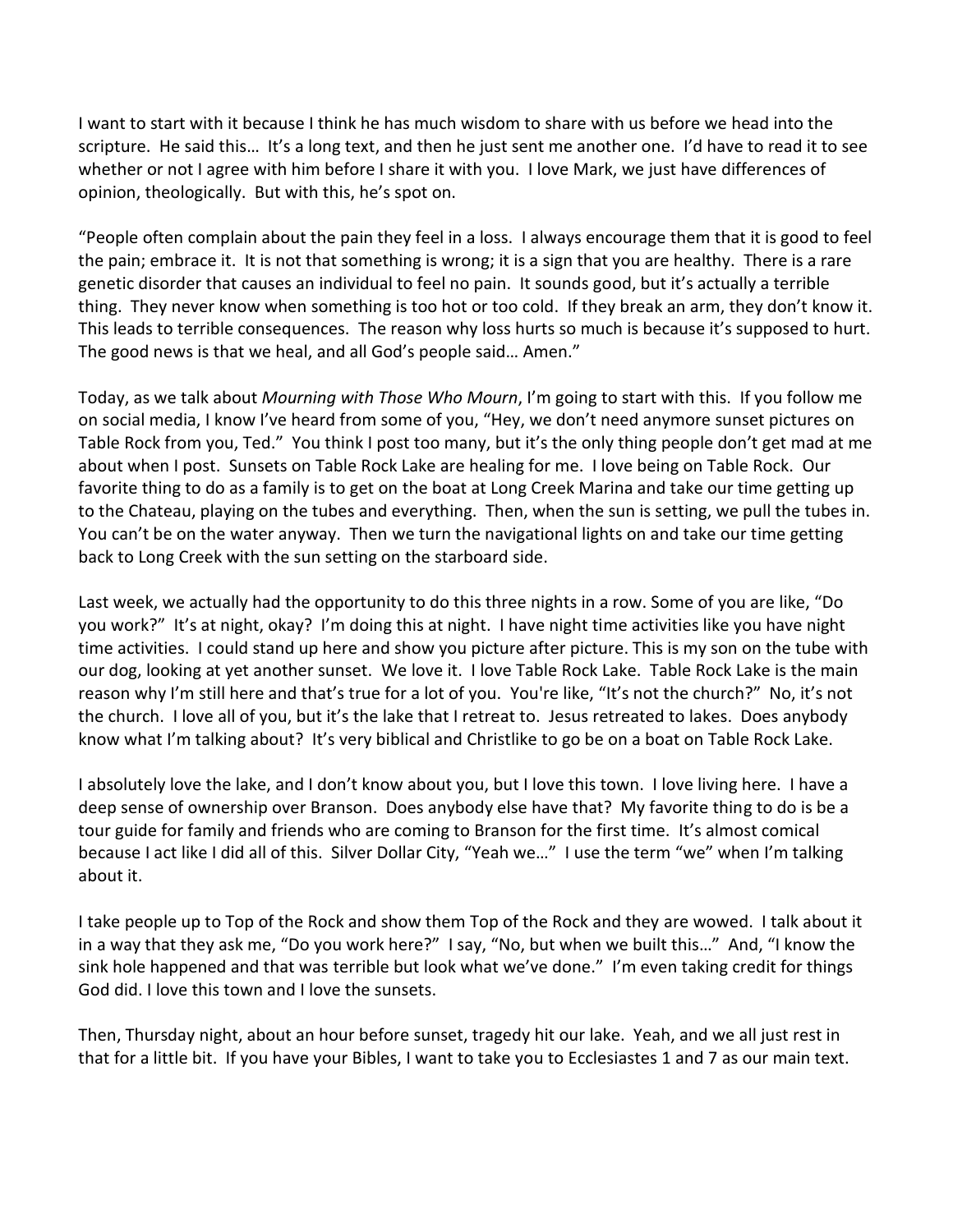At the beginning of this book, Solomon paints the picture for us of life upon this earth, life under the sun, life this side of heaven. It's harsh reality. That's what we call Chapter 1; it's harsh reality. It's just right in your face what life is and how we move through life.

It says this in Chapter 1 of Ecclesiastes: *[4](https://www.studylight.org/desk/?q=ec%201:4&t1=en_niv&sr=1) Generations come and generations go, but the earth remains forever.* He begins painting this picture of the earth as a grind and you and I are born into it for a very short period of time. Life is short. Life is like a vapor; it's quick. You're here for 70 years, maybe 80 if your strength endures, but then you're gone. Those years are filled with sorrow and anguish. The scripture doesn't protect us from the harsh realities of life. We're not guaranteed no tragedy, we're not guaranteed no troubles or no trials in life, but we are, follower of Jesus, guaranteed the comfort of Christ.

The text for today that we're now going to share next week, as we adjusted the message is 2 Corinthians 1. In the midst of being hard-pressed and harassed and full of troubles and trials and pain, we know that we have the comfort of Christ.

*[4](https://www.studylight.org/desk/?q=ec%201:4&t1=en_niv&sr=1) Generations come and generations go, but the earth remains forever.* It keeps on going. And in an entertainment town… I think one of the hardest things, when a tragedy like this hits, is the show must go on. But, if I can encourage you, I want to just say this to all my entertainer friends and all of you who have an opportunity to stand in front of people with a microphone. This is your livelihood, this is how you not only provide for your family, but many families in the community. How do I get on stage and do this? I just want to encourage you. This is just from me as your pastor. You are in a moment that God has brought you into. I want to encourage you. Yes, the show must go on, but allow the script to change. When you stand up in front of folks, if a song has new meaning to you, take the time and address it. If there is a song that doesn't fit, just drop it. Some of you have prayed with your crowds and you've prayed with people that you've been in front of. I'm here to tell you that people are expecting that from you. They're okay with you doing that.

I was at a conference yesterday morning in Houston, Texas. I wasn't planning on talking about it, but when I walked in, people knew I was from Branson, and I was overwhelmed with people supporting and encouraging our community. I wasn't going to share anything. They introduced me as being from Branson and then they shared about the tragedy on Table Rock Lake and asked everybody to pray. I was like, *Well I guess we are going to go there at the beginning*. I got up and it was really my first time to mourn this out loud with people. So, I shared with them for about ten minutes through many tears. I'm here to tell you that nothing kills a comedy show faster than crying for the first ten minutes. You're really not going anywhere after that. There are many in here who are comedians. Be okay with the script changing.

The scripture says the earth remains forever; the show goes on. This is why mourning a month from now and two months from now could be even more difficult than what we're going through right now. Why? It's because you go back to work, back to the show, back to family, people leave. I always share with families at funerals. Six weeks from now, eight weeks from now, would you call your loved one, would you tell them a story. When you get together for Thanksgiving and Christmas, have two or three stories of the loved one that you lost ready to go and share it.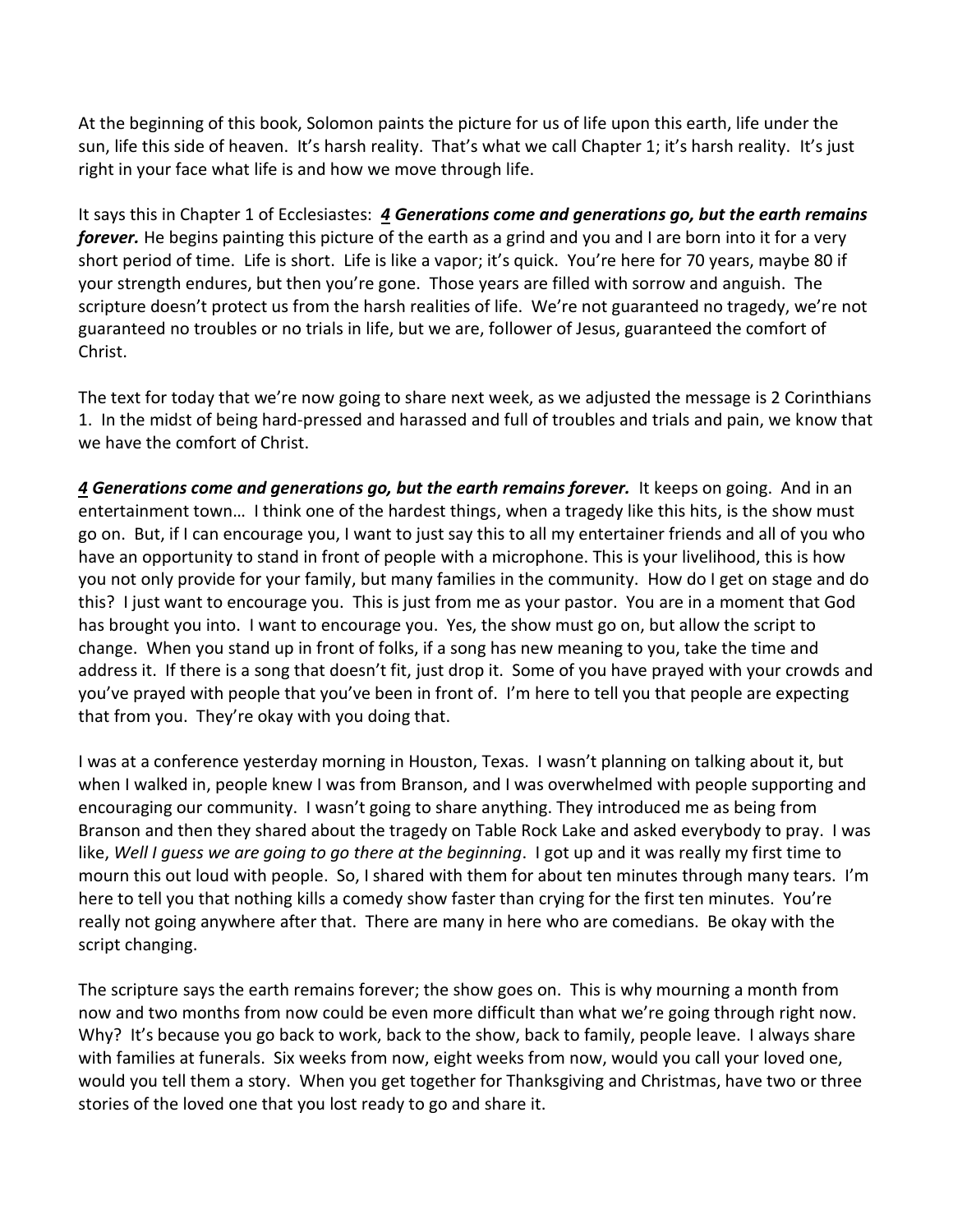That's why mourning can be so painful because the earth remains forever. People come and people go, but this keeps going. There will be moments where you're going through out your day or doing what you're supposed to be doing and providing for your family and you'll have the moment or the thought where you say, "Did I just forget about them? I've been so caught up in this." Mourning takes time.

*[4](https://www.studylight.org/desk/?q=ec%201:4&t1=en_niv&sr=1) Generations come and generations go, but the earth remains forever.* Then through word pictures, he describes this for us. *[5](https://www.studylight.org/desk/?q=ec%201:5&t1=en_niv&sr=1) The sun rises and the sun sets, and hurries back to where it rises. [6](https://www.studylight.org/desk/?q=ec%201:6&t1=en_niv&sr=1) The wind blows to the south and turns to the north; round and round it goes, ever returning on its course.* Can you think of a passage more fitting for what happened on Thursday night? *[7](https://www.studylight.org/desk/?q=ec%201:7&t1=en_niv&sr=1) All streams flow into the sea, yet the sea is never full. To the place the streams come from, there they return again.* The harsh realities in life.

In Ecclesiastes 7, we learn how to be wise as we mourn. *[1](https://www.studylight.org/desk/?q=ec%207:1&t1=en_niv&sr=1) A good name is better than fine perfume, and the day of death better than the day of birth.* Why is the day of death better than the day of birth? It says, "A good name is better than fine perfume." At a funeral, we would call this a eulogy. For me, it's always sad at a funeral to think about it. As I listen to people stand up and share words that they've written down. Sometimes, it's page after page. They share words of the loved one that has passed away. I have this thought at almost every funeral I do. I'm sitting there thinking to myself *I hope they didn't wait until now to share these words. I hope the one they lost knew this and heard these words*.

*[2](https://www.studylight.org/desk/?q=ec%207:2&t1=en_niv&sr=1) It is better to go to a house of mourning than to go to a house of feasting…* It's better to go to a funeral than to go to a party. Why? It's because a funeral is a recalibrating event and it should change the way you think. It should change the way you live. And it should get you asking questions. The most important question I'm going to have you ask today is this. "Am I ready for heaven?" "Do I know the Lord?" But then you should be asking questions at a funeral like, "How and I living?" "How am I loving?" This is an important question to ask. "What's really important?"

After tragedy strikes, I don't know about you, but things that were important on Wednesday were no longer important on Friday and Saturday. I'm in the middle of preparing a family meeting talk for this church family where decisions had to be made. We made them and we're going to announce them. It's nothing life-altering or shattering. It's moving service times 30 minutes and adding this. I'll talk about that next week. I'm sitting there the whole time praying and asking the Lord to give me wisdom to share it with the congregation in a way that they will receive it and that will minimize the "Have you thought about this?" "What about this?" "Why don't you do a Saturday night service?" "Why don't we do a Monday, 3:00 pm matinee?" My mind was just running. We're at 2,000 people. That's a lot of people with opinions.

The whole time, I was sitting there thinking about service times and how to share it with you, and on Thursday night, it didn't matter. If we have a 6:00 am service or a 6:00 pm service, it doesn't matter. And the things that are working you up in life… Thursday night, as you enter into a time of mourning, it doesn't matter anymore because you are gripped with what does matter: life and death. We were about decisions of life and death. That's why it's better to go to a house of mourning than to a house of feasting. Parties are great. I love parties. But you never leave a party going, "That changed my life." That's not the purpose of a party.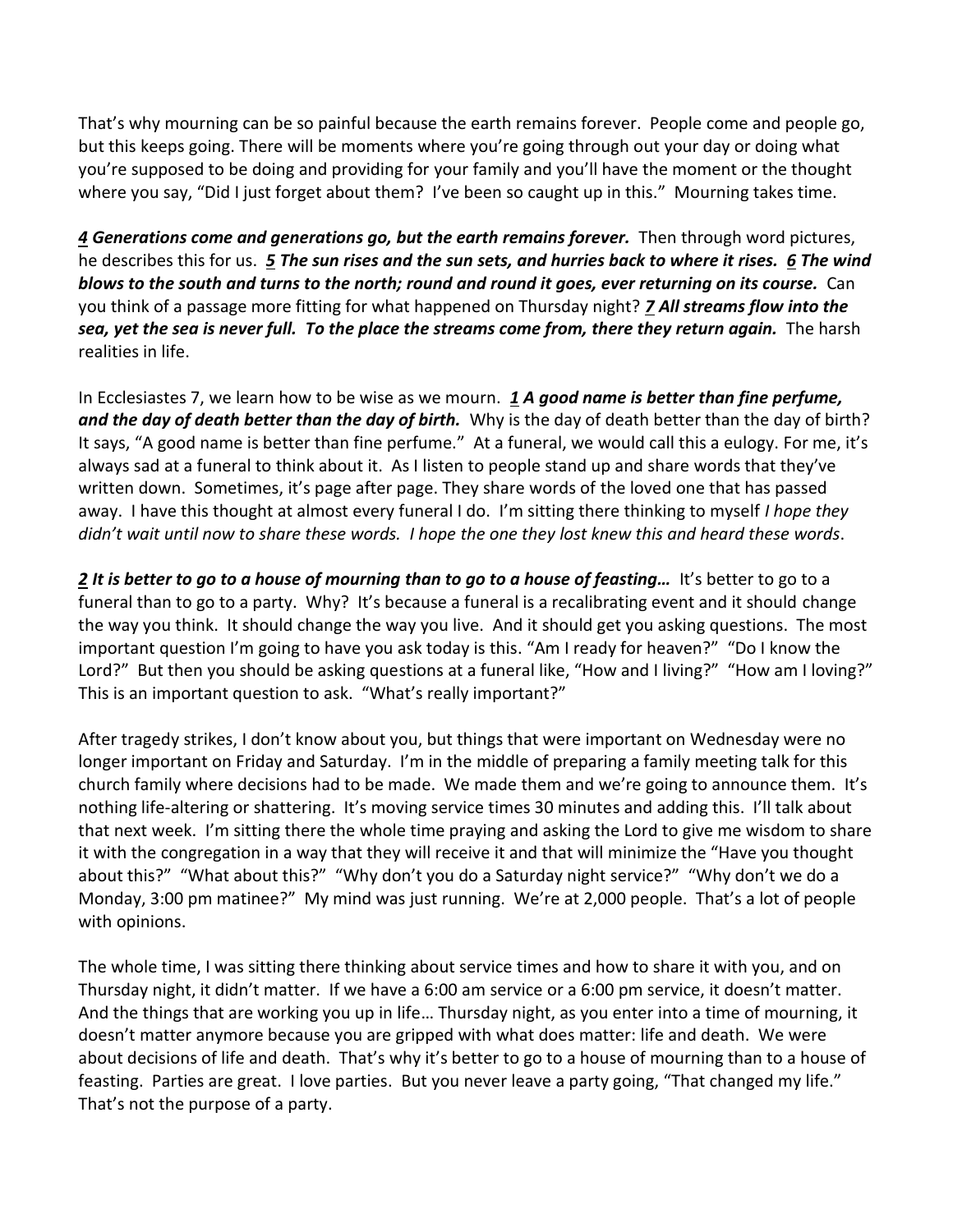*…for death is the destiny of everyone…* Here we go back to generations come and generations go. It's the destiny of every single person in here, if the Lord does not return first. That's why *the living should take this to heart.* When you go to a funeral, you are taking to heart your death. It is better to go to a house of mourning, the recalibrating event, than it is to go to a house of feasting.

*[3](https://www.studylight.org/desk/?q=ec%207:3&t1=en_niv&sr=1) Frustration is better than laughter…* Now, as a comedian, I want to explain this to you. Because some will see this and say laughter is a bad thing. That's not what it's teaching. According to the scripture, and we'll see it here in a second, there is an appointed time to laugh. Laughter is good. Laughter is a good medicine. It helps hard truth go down. Laughter is a medicine; it can alleviate tensions for a little bit. Laughter helps you breathe in oxygen rich air. There are a lot of benefits with laughter. But when it comes to your life changing or making life-changing decisions, frustration is better. Sadness is better. We always try to run from this to this, but I just want to encourage you as mourn as a community, don't rush out of it. Allow it to be used to change you.

**[3](https://www.studylight.org/desk/?q=ec%207:3&t1=en_niv&sr=1) Frustration is better than laughter, because a sad face is good for the heart. Now watch this in** Verse 4. My kids are constantly on me. "Dad, you think about death too much." It's because it's all around us. And it's not because I'm morbid or suicidal. The scripture says *[4](https://www.studylight.org/desk/?q=ec%207:4&t1=en_niv&sr=1) The heart of the wise is in the house of mourning…* A person who thinks about death often… Again, not morbid, not suicidal, a person who thinks about death often is wise because they are constantly recalibrating their life to what really matters. Some of you are headed toward divorce over stuff that doesn't matter. You're picky about dumb stuff. May this time of mourning remind you of what's really important. May it take you into a house of mourning.

Be wise, don't be a fool. …*but the heart of fools is in the house of pleasure.* I can go either way and as your pastor, if you've been here for any period of time, you've seen this. When a hard truth is delivered, or something hard has to be shared and I see you sitting in it, I want to rescue you from it. I want to tell a joke and get you out of that as quickly as possible when it's best for you to sit in it because that's what's going to change you. The fool wants to rush to pleasure and just keep away from the mourning, keep away from the hard stuff, keep away from the painful conversations. No, I want a heart of wisdom, so I'm not rushing out of here.

Two weeks ago, I had lunch after Alex Himaya spoke. Alex is an evangelist and his message here was incredible. God is doing something in his heart. I told him I could just see he was on fire and there was a fresh wind in him and new wine flowing through him. I love what God is doing in him. I said, "Alex, I'm going to just share an outline that I know God has placed in my heart and I don't know what to do with it yet. I don't know when I'm going to share it, but I've just been experiencing this through the death of Amy's grandfather a couple of weeks ago, through the death of Bob Copeland, through coming alongside families in our church."

The outline is this simple. Being prepared for heaven, being prepared for death, being prepared for mourning. I said, "Alex, just give me your thoughts on this. I feel the church… And church leaders do a great job, by and large, preparing people for heaven. I think where we struggle through is preparing people for death and mourning."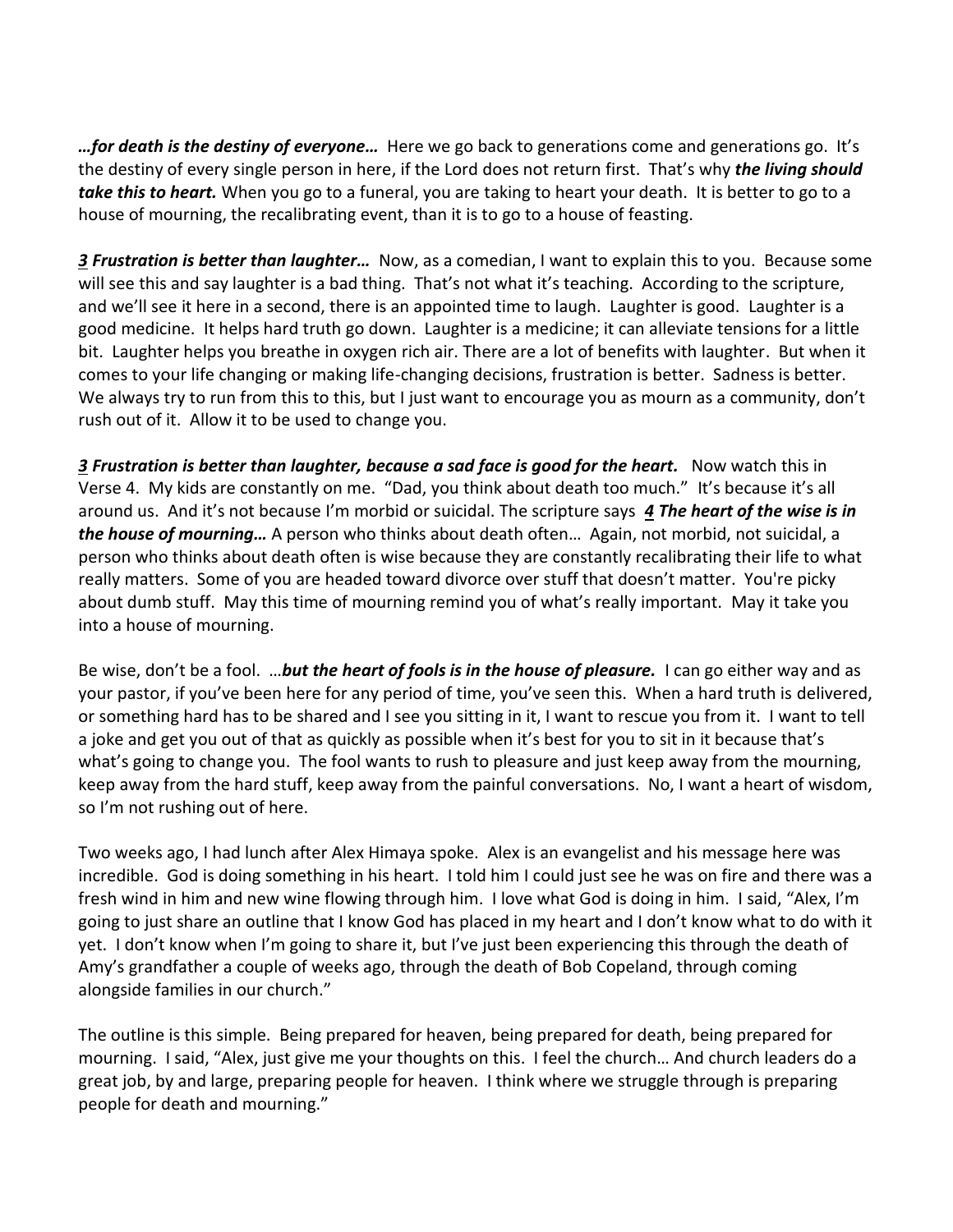The church needs to be equipping the saints for the work of ministry, we need to be better equipped with helping people around times of death and in mourning with those who mourn.

So, let's start with this today. We're going to cover heaven and death, but then we'll spend the most time with mourning because that's appropriate for us this morning. I want you asking the question today, "Am I prepared to die, and do I know heaven is my home."

To take you into Romans, this is the beginning of what we call the Roman's road. It says in Romans 3, [23](https://www.studylight.org/desk/?q=ro%203:23&t1=en_niv&sr=1) *…for all have sinned and fall short of the glory of God...* Don't believe the new country song by Luke Bryan that says, "I believe most people are good." Wrong. I sing that song now, "I believe Luke Bryan is wrong." That's a theology that can creep up… "Mostly, they are a good-natured person." At your core, you're evil. Scripture says it. All have sinned and fall short of the glory of God. There is nothing you can do in and of yourself to make heaven your home. You can't. There's none righteous, no not one. Most people are good? The scripture says there is none righteous. Not some are righteous; there's none righteous, no not one.

Romans 6 says, *[23](https://www.studylight.org/desk/?q=ro%206:23&t1=en_niv&sr=1) For the wages of sin is death, but the gift of God is eternal life in Christ Jesus our Lord.* Confessing his name, Jesus is Lord, and believing in your heart that Christ has been raised from the dead, you shall be saved. That is your salvation. Faith alone is Christ alone.

How a person dies does not guarantee heaven is their home. Christians, can you get this please? In our times of helping people through tragedy, understand this. Soldiers who die in battle are not guaranteed heaven is their home. Born again soldiers are guaranteed heaven as their home. Those who die in tragedy are not guaranteed heaven is their home. Those who are born again and die in tragedy are guaranteed heaven is their home. How you die is not the issue; it's placing faith in Jesus Christ, your Lord. That's the decision for you to make.

Jesus, as he was comforting his disciples, said this in John 14, *[1](https://www.studylight.org/desk/?q=joh%2014:1&t1=en_niv&sr=1) "Do not let your hearts be troubled. You believe in God; believe also in me. [2](https://www.studylight.org/desk/?q=joh%2014:2&t1=en_niv&sr=1) My Father's house has many rooms; if that were not so, would I have told you that I am going there to prepare a place for you? [3](https://www.studylight.org/desk/?q=joh%2014:3&t1=en_niv&sr=1) And if I go and prepare a place for you, I will come back and take you to be with me that you also may be where I am. [4](https://www.studylight.org/desk/?q=joh%2014:4&t1=en_niv&sr=1) You know the way to the place where I am going."* He's saying, "Believe in me." That's the first question you should ask in the house of mourning. Are you prepared for heaven? Have you trusted Jesus Christ as your Lord and Savior? Get that settled before all these other questions that we're going to talk about today. If the Holy Spirit is calling you by name, pause right now. Don't listen to me for the next several minutes and place faith in Jesus.

As we talk about death and the Apostle Paul, a sacred echo in my life has been Philippians 1. *[23](https://www.studylight.org/desk/?q=php%201:23&t1=en_niv&sr=1) I am torn between the two: I desire to depart and be with Christ, which is better by far…* And all God's people said… Amen. But, here's the tension. It's the tension every follower of Jesus should have in life. *[24](https://www.studylight.org/desk/?q=php%201:24&t1=en_niv&sr=1) but it is more necessary for you that I remain in the body.* I want to go and be with the Lord, enter into his presence, however, it is better for you that I remain here in ministry to you. This is why all the great hymns of our faith… This tension is in so many hymns. It's one eye on heaven, but still one eye here on earth under the sun.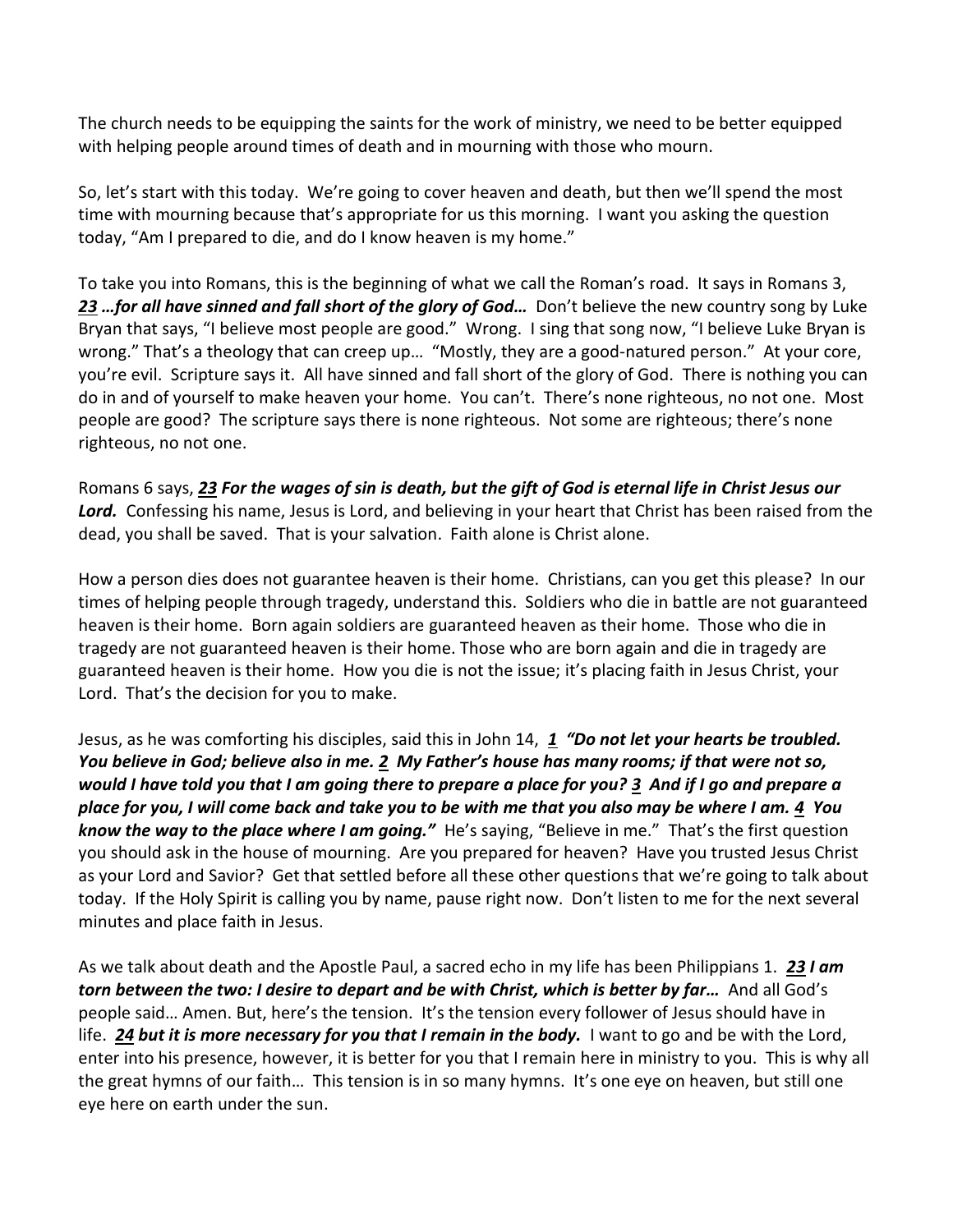I want to depart and be with Christ, but I'm still here and I have work to do while I am here. If you don't have that tension, right now go back to asking the question, "Am I prepared for heaven?" You should have that tension. I desire to depart and be with the Lord. I'm not asking for death any time soon or like "Bring it on" but I ain't scared of it. The reason I talk about it so often with my kids is I want them to have a heart of wisdom.

I've told you that Carson is going to lead out my funeral. He's 13 now and I don't know how old he'll be when he does my funeral, but he's prepared to stand up at a microphone and go, "The day my dad has been waiting for is finally here. The day my dad has talked about my entire life is finally here." I don't know what the worship music will be at the time, but every now and then I look at Amy while we're driving and listening to music and say "I want that one." She knows exactly what I mean. I want it at my funeral. "Oh, I want that one." "Okay, Dad, we got it. How long is this funeral going to be?" Don't make me the headline at my funeral; make it be the name of our Lord and Savior, Jesus Christ. May that be the headline on the day of your death and may people mourn you with hope, as we are told in 1 Thessalonians 4.

Now we get to another tension we deal with in the church. Romans 12 says, *[15](https://www.studylight.org/desk/?q=ro%2012:15&t1=en_niv&sr=1) Rejoice with those who rejoice; mourn with those who mourn.* This tension for me… In a church, this is every single Sunday. The prayer team will tell you this is a tension they should feel because they're rejoicing with people and mourning with people, rejoicing with people and mourning with people over and over again. We come in to church on Sunday and someone got married. Congratulations! Someone had a baby, Congratulation! We're excited for you. You got a new job… I just met people today that it's their first time at Woodland Hills and they are new to the area. You just retired. Congratulations! We're rejoicing with you.

Then I go over to a family that earlier this week lost a loved one and we're going back and forth from rejoicing to mourning. We're called to mourn with those who mourn. I just want to encourage us today how to do this well. I've written down some thoughts that I've collected this week from friends and just what I've seen. Just watch your words when people are mourning. As I walked into City Hall, there was a family of nine. The entire family of nine survived the accident. I heard someone tell them, in the presence of those who lost loved ones, "This is a God thing." Can we be very, very careful with the words we use because we believe in the sovereignty of God over all. We believe Thursday did not take him by, shake him, remove any bit of sovereignty from him.

The scripture says it this way, if I can give you Ecclesiastes 3 again*. [1](https://www.studylight.org/desk/?q=ec%203:1&t1=en_niv&sr=1) There is a time for everything…* This is God's sovereignty over your life and God's sovereignty over my life. You have to read Ecclesiastes 3 that way. So when you read there is a time, read it as there is an appointed time. There is a God appointed time. *…and a season for every activity under the heavens: [2](https://www.studylight.org/desk/?q=ec%203:2&t1=en_niv&sr=1) a time to be born and a time to die, a time to plant and a time to uproot, [3](https://www.studylight.org/desk/?q=ec%203:3&t1=en_niv&sr=1) a time to kill and a time to heal, a time to tear down and a time to build[, 4](https://www.studylight.org/desk/?q=ec%203:4&t1=en_niv&sr=1) a time to weep and a time to laugh, a time to mourn and a time to dance, [5](https://www.studylight.org/desk/?q=ec%203:5&t1=en_niv&sr=1) a time to scatter stones and a time to gather them, a time to embrace and a time to refrain from embracing, [6](https://www.studylight.org/desk/?q=ec%203:6&t1=en_niv&sr=1) a time to search and a time to give up, a time to keep and a time to throw away, [7](https://www.studylight.org/desk/?q=ec%203:7&t1=en_niv&sr=1) a time to tear and a time to mend, a time to be silent and a time to speak, [8](https://www.studylight.org/desk/?q=ec%203:8&t1=en_niv&sr=1) a time to love and a time to hate, a time for war and a time for peace*. These are all appointed times as we watch our words.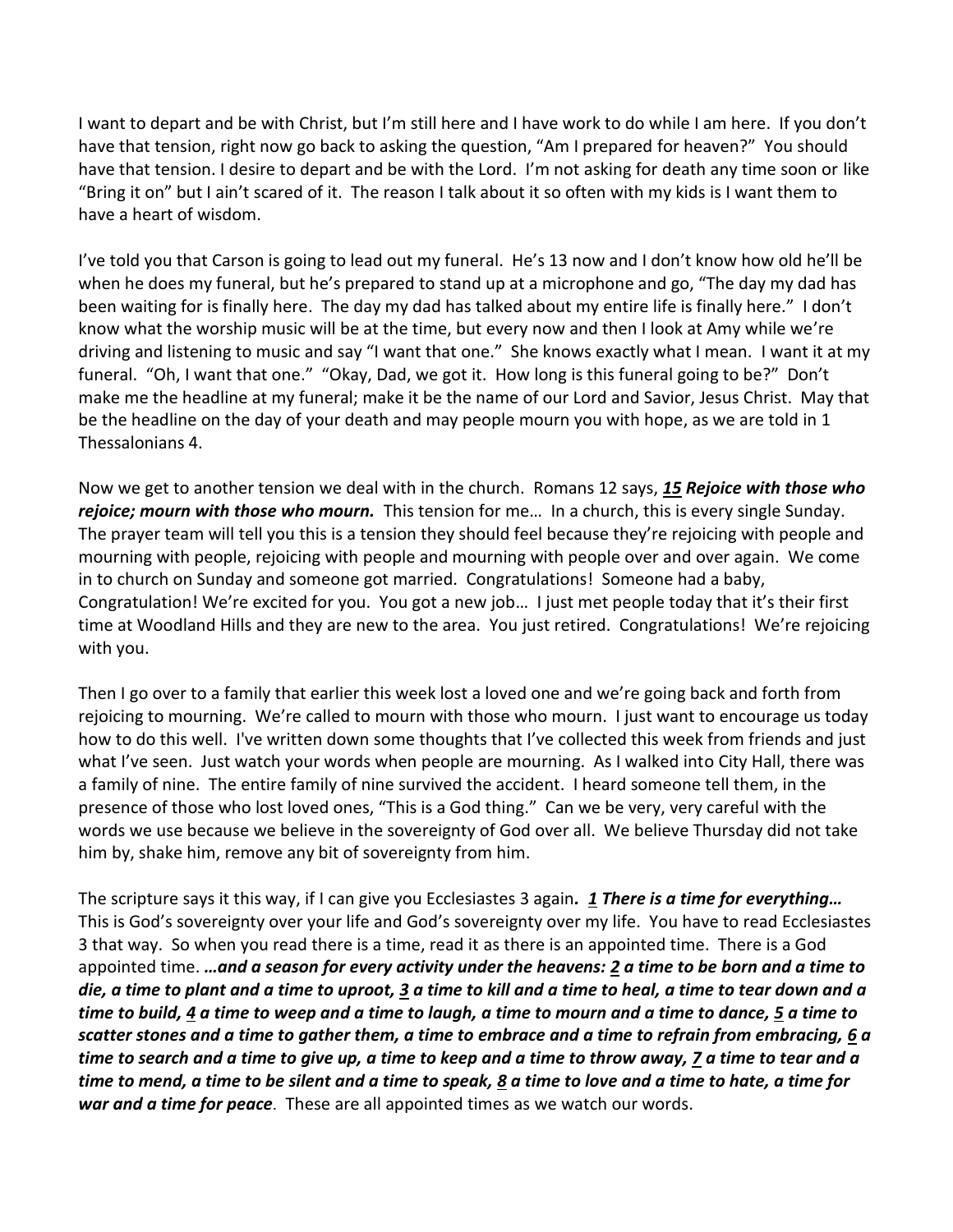Can we also know that mourning is different for every single person in here? There is not one way to mourn. I grew up with fundamentalist preaching. I just remember the fundamentalist preacher saying, "Don't waste your time going to a cemetery; you don't need to go be with loved ones; they're not there anyway." I get that, but if you need that for mourning, go. I'm not going there to speak to a loved one. I don't pray for or to those who have passed on, but I can go to remember. Every time I go back to Naperville, Illinois, I go visit my grandma and grandpa's grave. Just to remember, to mourn. I'm not there to chit chat it up with them. Be careful with what you've been taught about mourning to say this is how it's done. No. it's different for everyone.

On that same subject, the timing for everyone is different. Some people need more time to mourn that others. There is not a schedule or a guide that we have in scripture with how long we should mourn. That's actually Pastor Mark's story. He lost his wife in December. He took a month off… He was a tourist in Israel for the month of January. He needed time away from everyone and just needed some healing time. One Sunday, I went to Celebration Church to preach in his stead. So, I've been mourning with him the loss of his wife.

Christians have not only been ignorant, but they've been mean. They're thinking Pastor Mark needs more time to mourn. If you think I don't hold back enough, Mark Gungor doesn't hold back anything, and he let's you know, "Shut up." He's 65 though. I feel I'll be there when I'm 65. At 45, you've still got to refrain a little bit. Here's what he told people. He said, "My wife struggled with cancer for 20 years and the last two years were brutal. In other words, for two years, I was able to mourn with my wife her death." By the time they got to the funeral, the heavy mourning was over. They had been through the season of heavy mourning and now he was relieved. You're like. "You can't feel that." Of course you can. He was relieved. He was rejoicing that his wife was in no more pain. He was rejoicing that his wife was now in the presence of the Lord. Did he still mourn? Of course he did. Has he moved on in life? Yes, but does he still mourn? Of course he mourns. Let us be cautious with how we tell people to move through mourning and how long they should take. You don't rush it, but you also know it's different for everyone.

Can I also encourage you with this? Again, we're talking now about being ministers, mourning with those who mourn. How do we minister to one another? Can I encourage you that with someone who's experiencing great loss, do not make your experience the headline. Just be very cautious with this.

I share this passage with you because a friend of ours shared something with us last year that was profound, and I want to tie in the mourning with those who mourn out of Romans and what Paul says about it in Galatians 6*. [2](https://www.studylight.org/desk/?q=ga%206:2&t1=en_niv&sr=1) Carry each other's burdens…* That's part of mourning. Say someone's working, someone's providing for a family, and they experience a tragedy or a loss. We come alongside them to help them carry that burden, *and in this way you will fulfill the law of Christ.* Sometimes when a family member is experiencing loss and they have to make arrangement, they have to bury a loved one, we even come alongside them financiall, as a church, to say, we know you're missing work and all that; let us provide some meals for you. We have benevolence for that. We're carrying their burden.

*[5](https://www.studylight.org/desk/?q=ga%206:5&t1=en_niv&sr=1) for each one should carry their own load.* We are also carrying our own loads. Theses are the loads we can carry, and I don't need help carrying it, you don't need help carrying it, but when we mourn,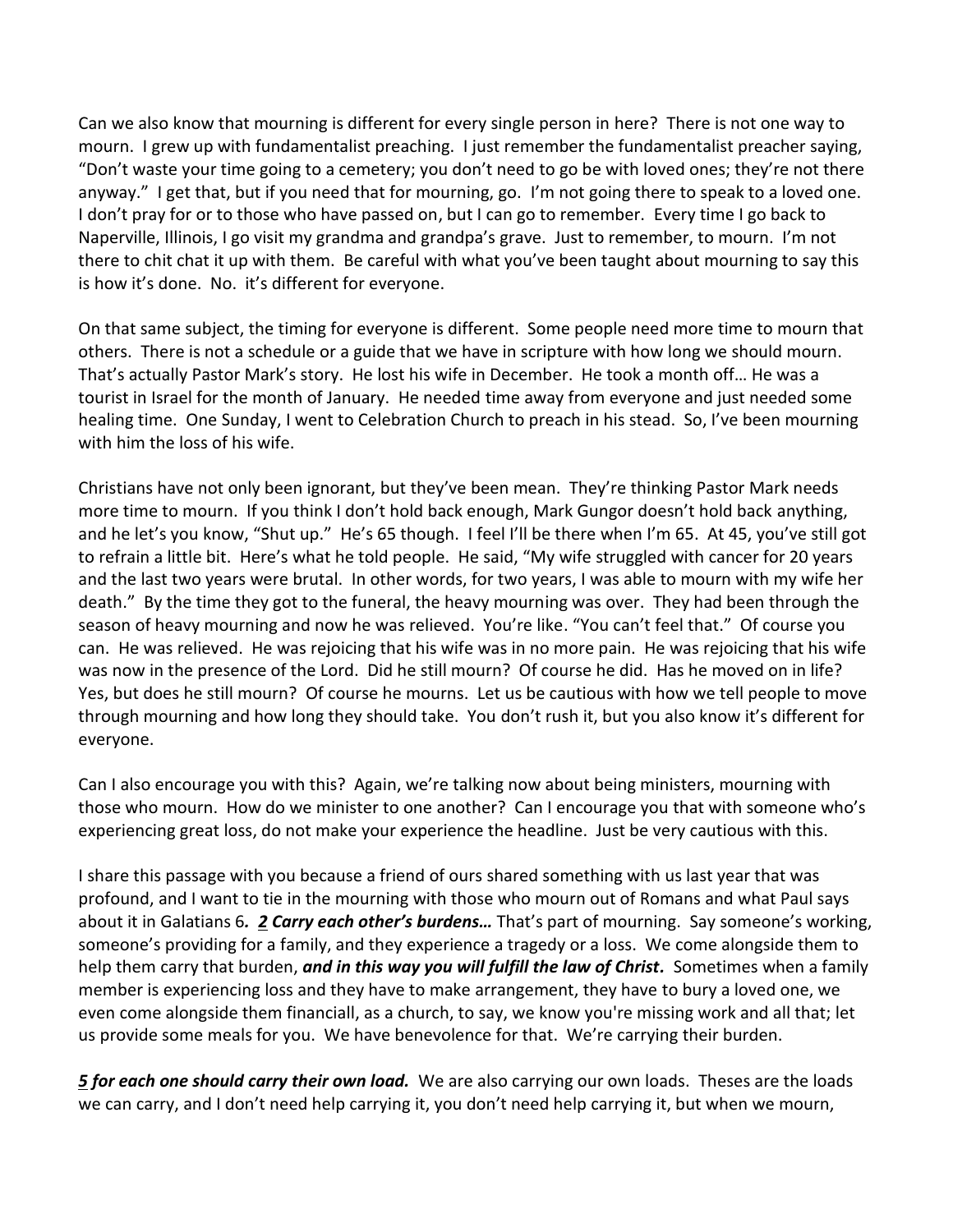there are times when this is just too much for us. I'm out of capacity to do anything else, would you come alongside me and help me with this? This is where the follower of Jesus needs to be very careful with how you do this.

Last year, close friends of ours miscarried a child. It was a very difficult time. As we were mourning that with them, she said something very profound. Amy and I both looked at each other when she said it. We were like, "Well, this is simple, but so profound." The church needs to hear it. I believe it's a message that our friend now has for the church that needs to be heeded. She said, "As I'm in my hospital room grieving with my husband, well intentioned individual after well intentioned individual walked into the room to share their story of great loss. I finally put up my hands and said, 'Please stop. I know you're trying to help, but I'm carrying such a burden right now that I don't have anything in me to help you carry your load.'" She said, "They were placing more on me and I just didn't have any capacity to carry that with them right then."

You say then what do I do then? I talked to a lady yesterday in Houston. She said, "We had friends that just lost a seven-year-old from Brittle Bone Disease. When my husband called me and told me the tragic news, he said, 'Can you come home and we're going over.' On the way over we're wondering what we were going to say or how to approach it. As we walked in the house, the husband was in the family room and his wife was back in the bedroom, lying on the bed weeping. My husband stayed with him and I went back there. All I did Ted was lie down on the bed next to her for three hours." That's called the ministry of presence. "I didn't say anything. I didn't need to give her any Christian clichés. I just sat there with her." I told her, "You ministered deeply to her. You were there for her."

Can we just be cautious to not add to another person's burden, thinking we're helping, but just be there. Be someone who walks alongside and carries the burden.

The show must go on, but right now, as a community and a town, as the grind goes on, as the earth remains forever and continues on, as the sun continues to rise and as it continues to set, as the winds blow from the north and from the south, and as the rivers still flow to the sea, and as we go on with life, minister. You've done this so well.

The first service was… If I can just say thank you to the prayer team. They did a wonderful job. The captain of the boat that made it out was here and he needed ministry. You all were here for him. Hospital workers were here. First responders were here. Listen, our first responders are fantastic. You guys do a great job. You ladies do a great job. I know you're well trained to do what you're doing. I was proud of one first responder that came up to me in the first service. He is well trained, you know it, you see them; they're professional. If you've been around our first responders here… and I find it everywhere in the country. They're just very professional, well trained, they know what they're doing. They're supposed to respond, and they have to leave emotion aside for a little bit, but right now, for some of our first responders, the burden is just a little too much and they just need someone to come alongside them. We want to do that.

We want to come alongside parents. I'm thankful for our family ministries team here at this church. When it comes to logistics on how a church should run, our family ministries team has a huge burden